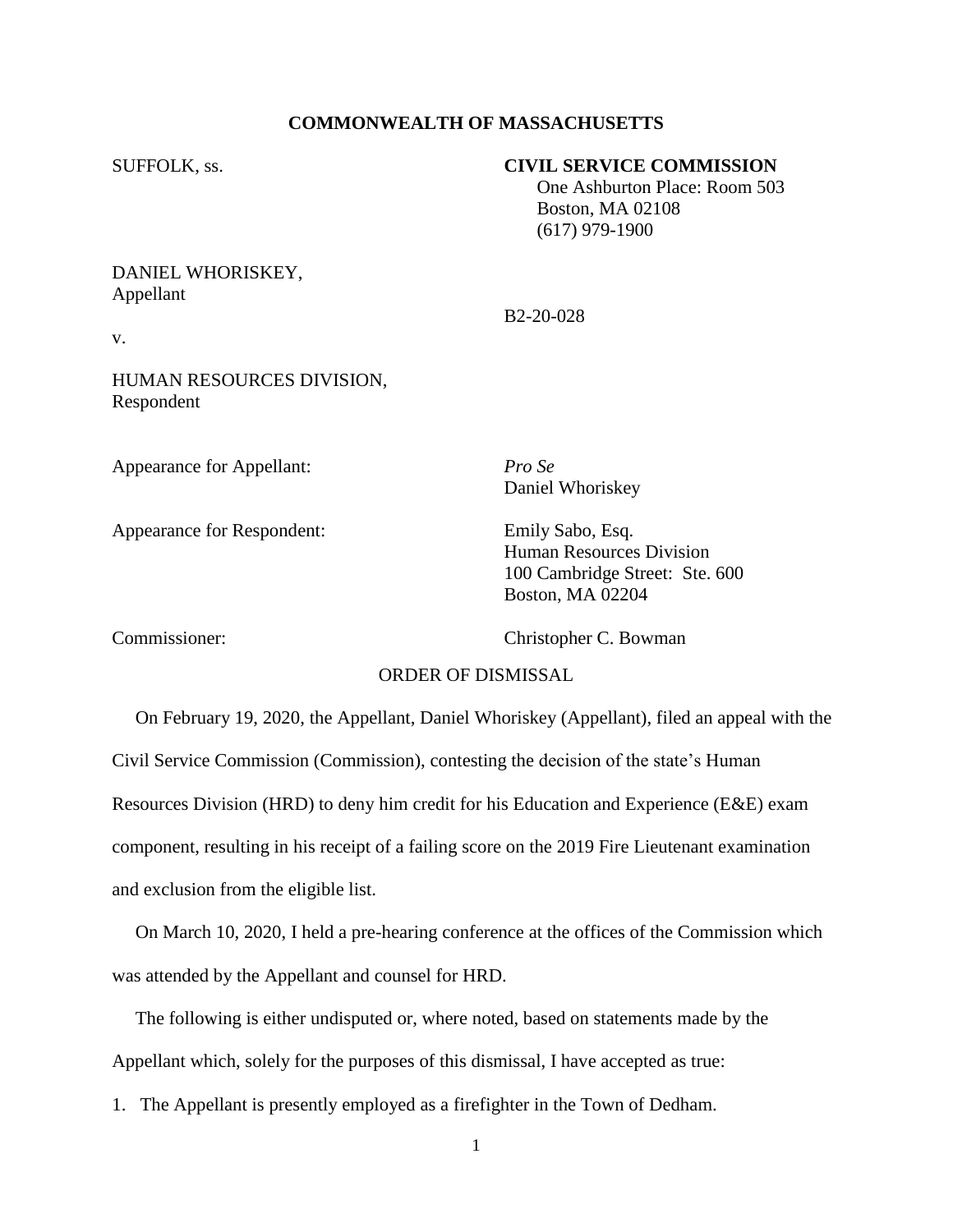- 2. The fire lieutenant examination consisted of two (2) components: a written exam component, administered on November 16, 2019, and the Education and Experience (E&E) component. The passing score for the exam is a 70.
- 3. When the Appellant applied to take the examination, he was informed that he would receive an email with instructions on how to file the E&E Claim.
- 4. The Appellant sat for the written exam component on November 16, 2019. He received a score of 75.
- 5. The deadline for submitting the E&E claim was November 23, 2019.
- 6. HRD notified the Appellant of instructions for submitting the E&E claim online and that the deadline for submitting the E&E claim online was November  $23^{\text{rd}}$ .
- 7. The correspondence from HRD states, "[p]lease note that the *E&E is an examination component*, and therefore, you must complete the Online E&E Claim yourself... Please read the instructions carefully." The correspondence from HRD also tells the Appellant that, once completed, he will receive a confirmation email confirming that the E&E component was completed.
- 8. HRD has no record that the Appellant went online and completed the E&E component.
- 9. The Appellant has no record of receiving a confirmation email.
- 10. On February 3, 2020, HRD notified the Appellant that, based on receiving a "0" for his E&E component, his final score was a 60. The passing score was 70.
- 11. The Appellant filed a timely appeal with HRD which was denied.
- 12. This timely appeal with the Commission followed.
- 13. On March 4, 2020, HRD established an eligible list for Dedham Fire Lieutenant. There are eight (8) candidates on that eligible list.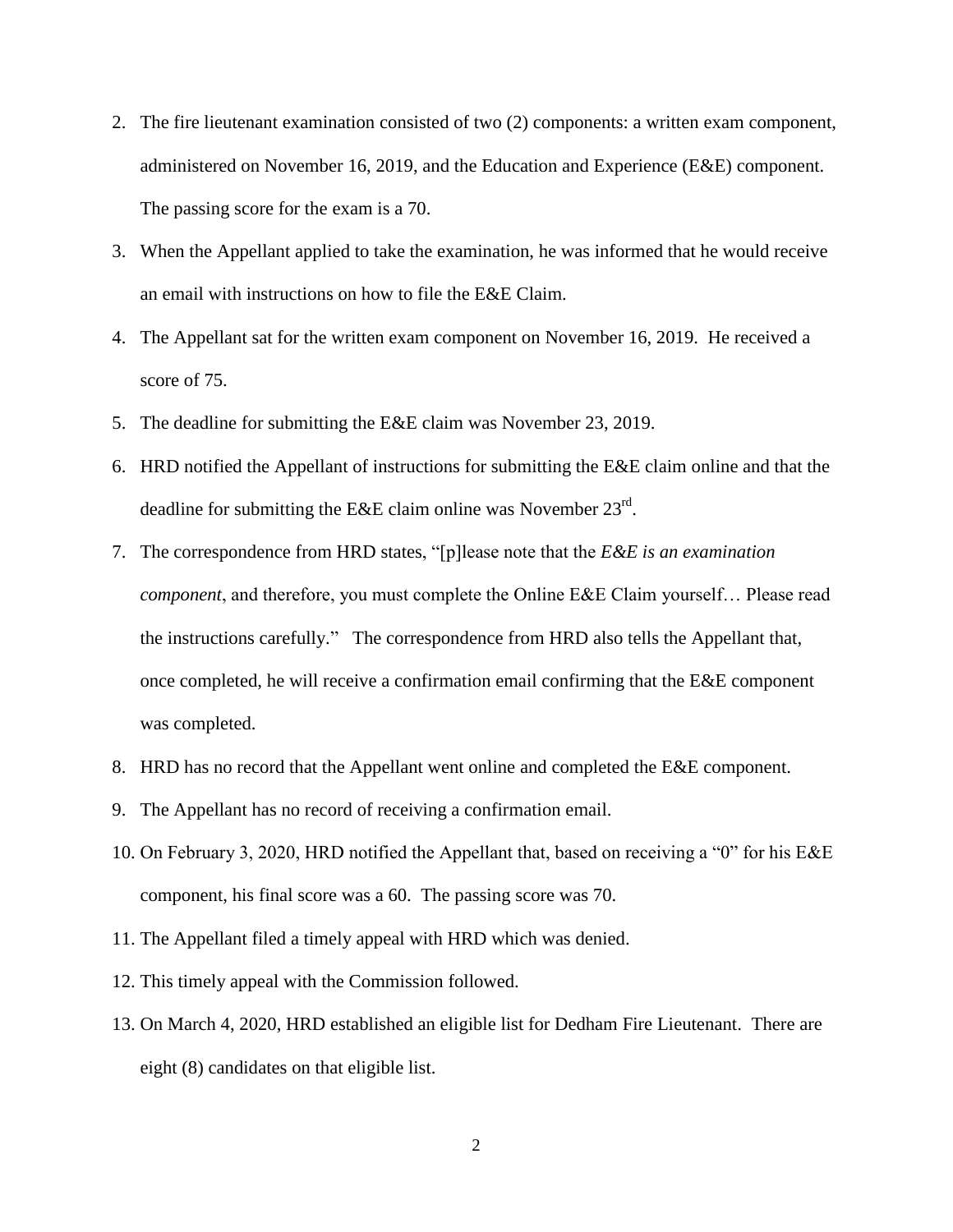## *Legal Standard*

 G.L. c. 31, § 2(b) addresses appeals to the Commission regarding persons aggrieved by "… any decision, action or failure to act by the administrator, except as limited by the provisions of section twenty-four relating to the grading of examinations …." It provides, *inter alia*,

"No decision of the administrator involving the application of standards established by law or rule to a fact situation shall be reversed by the commission except upon a finding that such decision was not based upon a preponderance of evidence in the record."

 Pursuant to G.L. c. 31, § 5(e), HRD is charged with: "conduct[ing] examinations for purposes of establishing eligible lists."

 G.L. c. 31, § 22 states in relevant part: "In any competitive examination, an applicant shall be given credit for employment or experience in the position for which the examination is held."

 G.L. c. 31, § 24 allows for review by the Commission of exam appeals. Pursuant to § 24, "…[t]he commission shall not allow credit for training or experience unless such training or experience was fully stated in the training and experience sheet filed by the applicant at the time designated by the administrator."

In Cataldo v. Human Resources Division, 23 MCSR 617 (2010), the Commission stated that " … under Massachusetts civil service laws and rules, HRD is vested with broad authority to determine the requirements for competitive civil service examinations, including the type and weight given as 'credit for such training and experience as of the time designated by HRD.' G.L. c. 31, § 22(1)."

#### *Analysis*

 It is undisputed that the Appellant, and all applicants who took this most recent fire lieutenant examination, had until November 23, 2019 to file an E&E Claim with HRD. With the exception of supporting documentation, all applicants must complete the E&E application online. There is